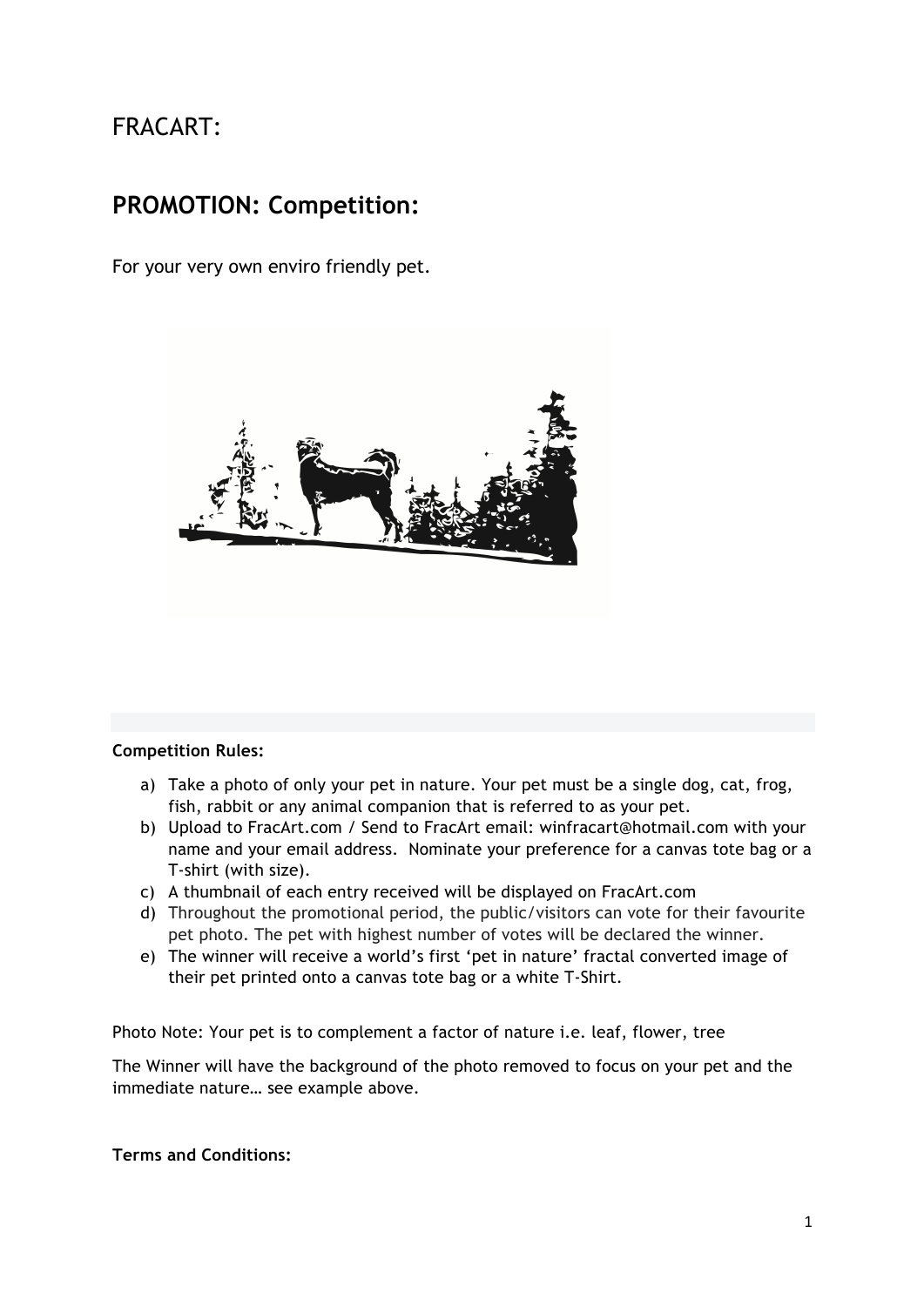- 1. The Competition is open to everyone, anywhere
- 2. This competition excludes employees FracArt and their immediate
- 3. Entries are limited to 1 per person and 1 per animal throughout the promotional period. Anyone trying to circumvent this rule by using alternative details to the same pet in photos will be disqualified. If it becomes apparent that a participant is reposting the same content multiple times or using a computer(s) to circumvent this condition by, for example, the use of 'script', 'brute force' or any other automated means, that person's entries will be disqualified and any prize awarded will be void

## **Promotional Period:**

The main promotional period is from 0.001 am Wednesday 1 January 2020 to 12.00 Midnight Friday 31 January 2020.

## **Entry Requirements:**

- 1. Entrants are required to upload a picture of their pet to FracArt.com website / Send to FracArt email: winfracart@hotmail.com fill in their details including, full name, email address, postcode and state.
- 2. Valid entries must be an actual photograph of your pet produced entirely by the entrant. It must not contain any trademarks or copyright material owned whole or in part by a third party or violate any persons' rights of privacy.
- 3. Entries are limited to 1 per person and 1 per animal throughout the promotional period.
- 4. No entry fee and no purchase necessary to enter this competition.
- 5. Incomplete, illegible, misdirected, plagiarised or late entries will not be accepted. Proof of sending will not be accepted as proof of delivery. FracArt takes no responsibility for entries delayed, incomplete or lost due to technical reasons or otherwise. 14. The Promoter monitors responses to this Promotion and if any responses or any previous posts made by an entrant are, or could be regarded as being disrespectful towards other members of the Facebook, Instagram or Twitter community, or which contain anything which is likely to, or could cause offence or distress will be removed from the Promotion. As someone who enters the promotion, your use of Facebook, Twitter or Instagram is subject to the terms and conditions located here: Facebook: https://www.facebook.com/terms Twitter: https://twitter.com/tos Instagram:

https://help.instagram.com/581066165581870?helpref=page\_content

- 6. Entrants must not upload, post on social media, or send any content which might disturb or damage the Promoter's website or reputation.
- 7. A participant's entry will be deemed invalid if the post a. contains defamatory, malicious, indecent or other inappropriate content; b. includes the names, images or statements of any individual without their express permission; c. or in the reasonable opinion of the Promoter, causes any widespread or serious offense (taking into account prevailing community views or standards).
- 8. By participating in the promotion, the entrants licence and grant the Promoter an exclusive, royalty free, perpetual, worldwide, irrevocable and sub-licensable right to use, reproduce, modify, adapt, publish and display such content for any purpose in any media, without compensation, restriction on use, attribution or liability.